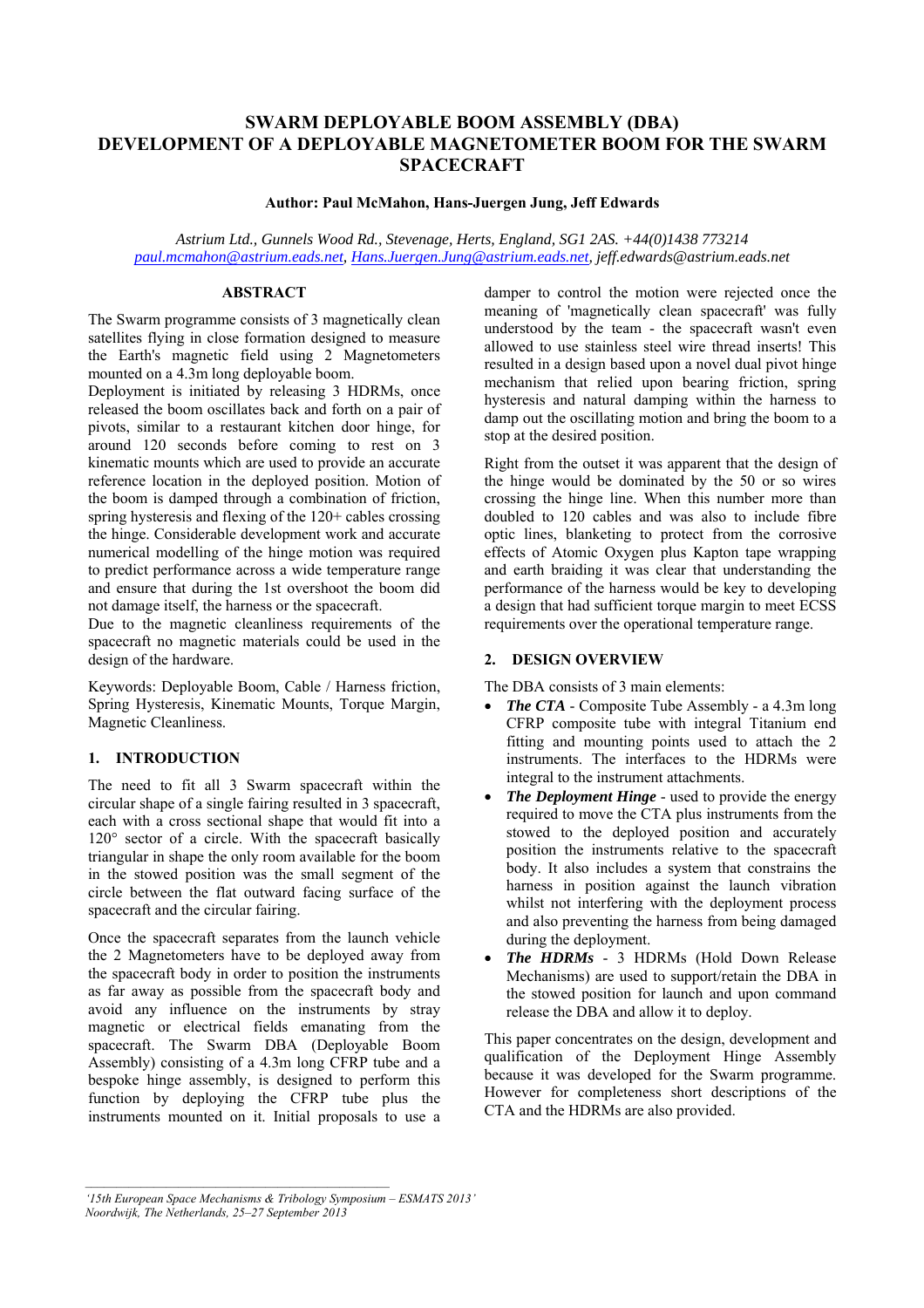## **CTA and HDRMs**

*The CTA*: The CTA was originally planned to be a constant cross-section (circular), constant wall thickness CFRP tube with brackets clamped to it to provide locations / interfaces for the instruments and the HDRMs. One instrument is mounted approximately half way along the tube and the other at the opposite end from the Hinge Mechanism. The central instrument mount has 2 HDRM interfaces and the tip instrument interface has a single HDRM interface.

In the end because of the extremely tight space and weight restrictions imposed the CTA ended up as a rectangular cross section tube with cross section and wall thickness that both tapered along the length of the tube. In addition the interface brackets for the instruments had to be integral to the tube design and therefore had to be built into the tube as the CFRP was laid up.

#### **The HDRMs**

These were a modification of a low shock, nonexplosive, 'Off-the-Shelf' catalogue actuator from NEA Electronics, Inc of Chatsworth, California, USA to provide interfaces to suit the particular installation on the Swarm spacecraft.

#### **Deployment Hinge Design**

The Hinge design is based around a novel dual pivot design, similar to a restaurant kitchen door. However, instead of separate torsion springs around the 2 pivots, 3 compression springs and a cable/pulley system are employed to provide the torque necessary to pull the DBA towards the top dead centre (TDC) or deployed position.

The following 2 diagrams show the hinge - minus the CTA - in the deployed and stowed positions. The DBA is mounted onto the spacecraft in the deployed position and the action of moving to the stowed position compresses the springs by wrapping an anchored cable around the primary drum. The stowed position is approximately 157º from TDC, equivalent to a spring compression of approximately 110mm, which together with the deployed pretension of 56mm generated a starting torque of 57Nm around the primary pivot from the 3 springs.



**Figure 1: Hinge Cross Section (Stowed)** 





**Figure 3: 3D View of Hinge in Stowed Configuration** 

Releasing the DBA allows the force generated in the compressed spring to rotate the DBA towards the TDC position. In the process of doing so, energy is transferred from the compressed springs into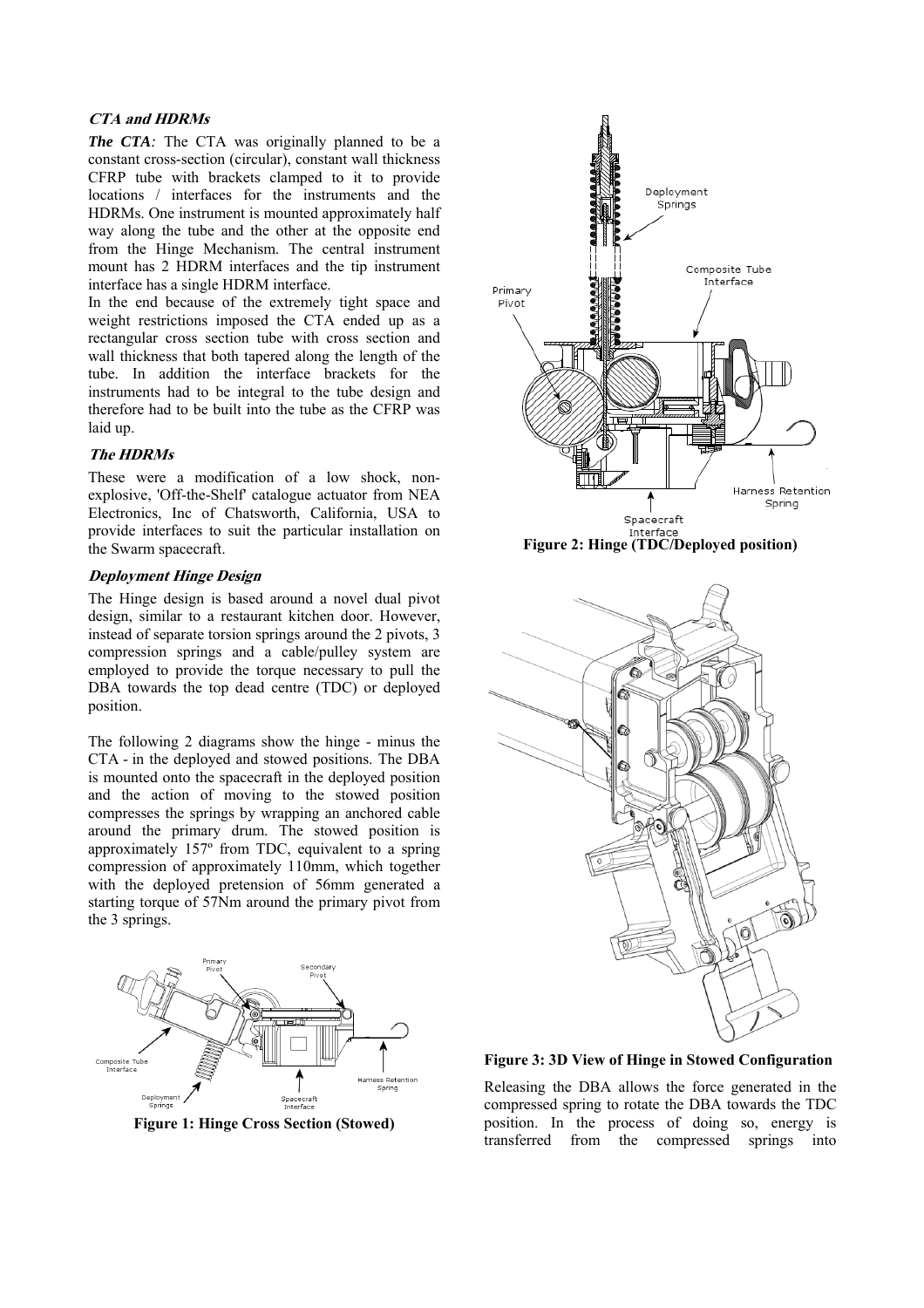momentum in the moving DBA. At the TDC position rotation transfers from the primary pivot to the secondary pivot and the DBA continues towards the overshoot position. As the DBA rotates about the secondary hinge the momentum stored in the moving DBA is now transferred into recompressing the springs via the anchor cables down the centre of the deployment springs, recompressing the springs. Because the cable anchor point is offset towards the primary pivot the overshoot angle is approximately 1/3rd of the stowed angle, thereby limiting the amount the harness is flexed during the overshoot. At the end of the overshoot the force developed in the now re-compressed springs returns the DBA back towards the TDC position, where the DBA again overshoots towards the original stowed position. This cycle of oscillations back and forth continues until the DBA comes to rest at the TDC position.

Each oscillation is smaller than the previous as energy is lost through:

- Harness resistance
- Spring hysteresis
- Bearing friction
- Spring guide tube friction
- Kinematic mount friction

The DBA oscillates for around 120seconds before coming to rest.



**Figure 4: Deployment Profile (Prediction)** 

The above figure shows a prediction of the DBA deployment profile starting from a stowed position of  $\sim$ 157°, overshooting to  $\sim$ 55° and then oscillating back and forth until the DBA stops at TDC. It was produced using the VBA for Excel model that included allowances for measured values of:

- Harness resistance
- Spring hysteresis and guide friction
- Bearing friction
- K-mount friction

#### **Harness Management System**

Control of the loop of harness crossing the hinge line during both launch and deployment also proved to be a key driver for the hinge design.

Initial modelling of the dual axis system showed that with the boom stowed at an angle of 157° from the deployed position the initial overshoot would be around 55º. Therefore the harness routing and management system would have to cope with this wide dynamic angular range whilst also ensuring proper support during launch.

# **3. DEVELOPMENT PROGRAMME**

Having settled on a design based around a stored energy, naturally damped, dual pivot design it was clear that understanding the performance of the harness as the boom oscillated back and forth between the stowed and overshoot positions, was key to correctly sizing the springs required to provide the energy for deployment. A follow on from this was to design an effective means of restraining the harness bundle in the stowed position against the launch vibration. This restraint system not only had to restrain the harness in the stowed position it had to be designed such that it would not interfere with the natural flexing of the harness as the boom oscillated back and forth during the deployment sequence. In order to meet these 2 objectives a development programme was instigated to a) for the predicted operating temperature range measure the resistance of the harness as it flexed and b) by testing a representative length of cable on the vibration facility, develop a system that would properly support the cable during launch vibration.

To support this work, especially understanding the impact of the harness resistance, a mathematical model of the deployment sequence was developed using VBA in Excel. This model proved to be very useful throughout the programme and accurately predicted the deployment profile of the final mechanism.

# **Harness Sample**

The starting point for this development work was to produce a sample harness that realistically represented the flight harness in terms of the number of wires, their size and their flexibility. There was a risk that the final harness could be substantially different from the test sample but progress had to be made on the design using the available knowledge otherwise the DBA would end up on the critical path and drive the programme. An outcome of this work would be to develop an understanding of the parameters that would affect the stiffness of the assembled bundle of wires and cables and then define back to the prime team how the harness bundle should be configured to minimise its impact upon the overall deployment performance.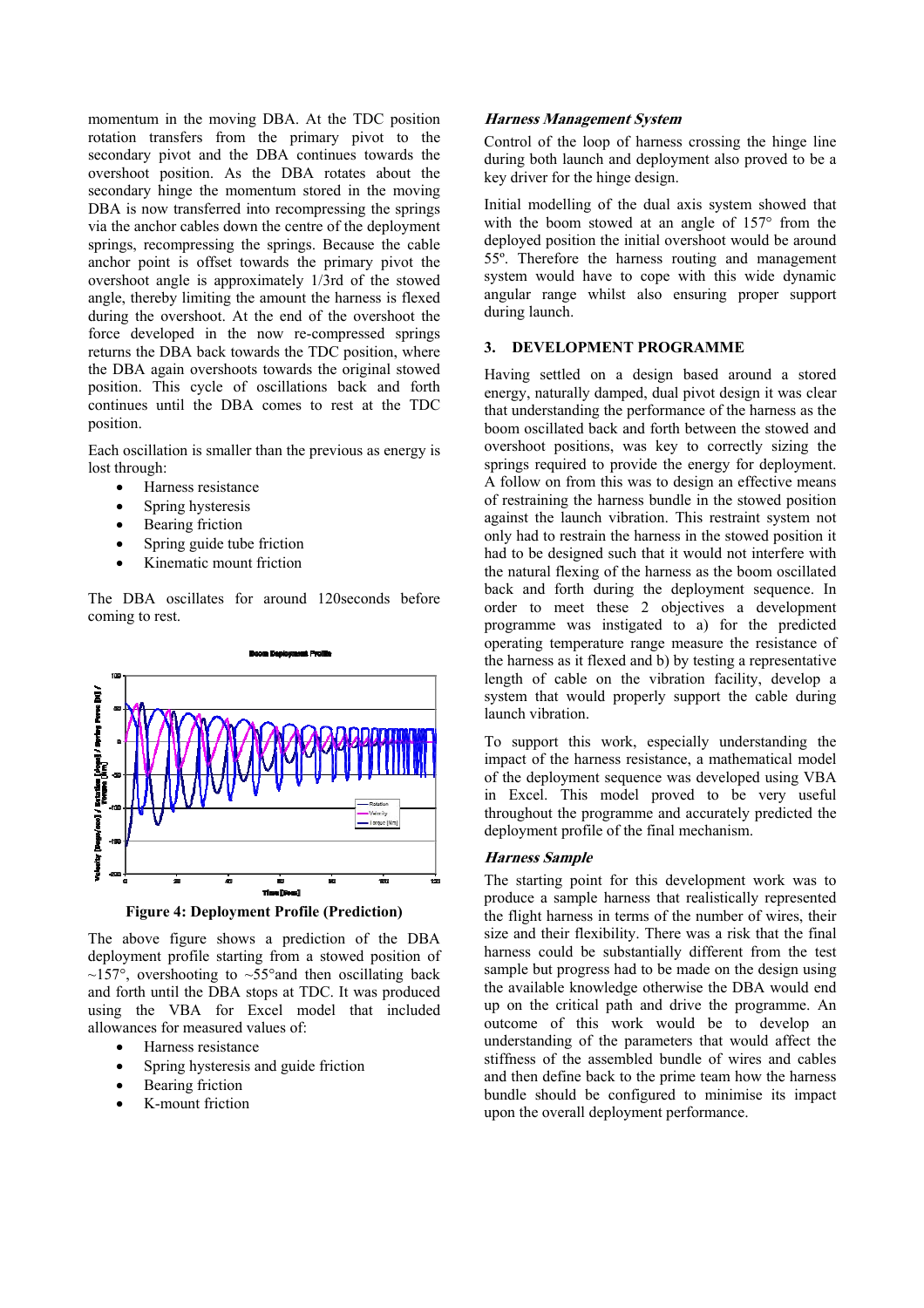#### **Harness Thermal Performance**

Having decided that harness flexibility would be a key driver in sizing the deployment springs, determining the stiffness variation across the operating temperature range was the first key development task. A simplified test rig was produced with the correct geometry and with the harness attached a series of tests were performed to measure the harness resistance in both directions at ambient and hot and cold extremes. The following graphs show the results of those tests:



**Figure 5: Harness Resistance (Hot)** 



**Figure 6: Harness Resistance (Cold)** 

For each graph the green curve is from the stowed to the TDC position, or zero degrees, and then on to the over shoot position - the cerise curve is the return stroke. For the math model is was assumed that the curve or loop would still be followed as the overshoot reduced with each successive swing and not some intermediate lower value.

Although not shown there is little difference between ambient (21 $^{\circ}$ C) and hot (+60 $^{\circ}$ C), but there is as expected around a 2-fold increase at cold (-60°C) conditions. The other point worthy of note is that the harness resistance, as the hinge pivots around the primary hinge, initially is very low, negative in fact, which means that it was assisting deployment, becoming positive, opposing deployment as the DBA approaches the TDC position. As the hinge changes from pivoting about the primary hinge to pivoting about the secondary hinge the harness resistance sees initially a step change, dropping to around zero and then builds up steadily as the boom approaches the maximum overshoot position. A similar, but with reduced value, profile is recorded for the return stoke with peak values around half of those seen on the forward stroke. The difference between these 2 curves represents the energy lost or absorbed in flexing the harness as the boom oscillates back and forth.

With the peak harness resistance value occurring at TDC, when the deployment torque is reducing to a minimum value, sizing the springs to accommodate this profile proved to be taxing. As this also means that the maximum deployment torque is available when the harness resistance is at its lowest there is a considerable excess in energy at the start of the stroke that is translated into stored momentum in the rotating boom. The overshoot resistance profile, with increasing resistance with increasing deployment angle resulted in a design which naturally absorbed this excess energy, minimising the overshoot and hence the amount of flexing the harness had to endure. As mentioned the radius from the anchor cable to the primary pivot was around 1/3rd of the equivalent distance to the secondary pivot, this ratio effectively restricted the 1st overshoot angle to around 1/3rd of the stowed angle.

The harness tests in the thermal chamber were performed a number of times to test different harness routing profiles and also to investigate the effects of changes as the harness definition evolved through the development programme.



**Figure 7: Harness Resistance Test Rig** 

The above photo shows a view from above of the harness bundle, in the Beta Cloth sheath, and of the simplified hinge test rig.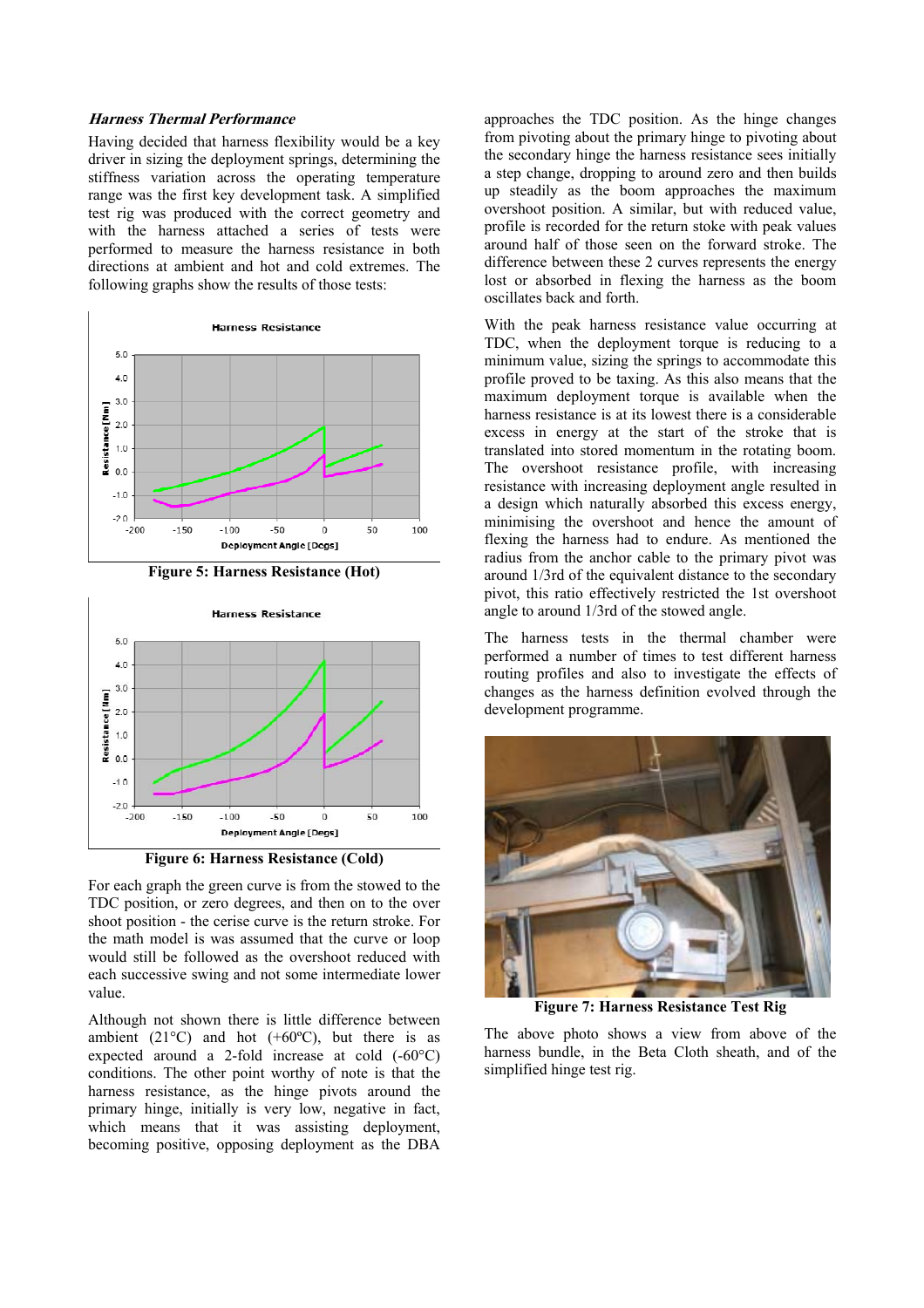Initially the harness only consisted of 50 cables, which quickly grew to around 120 cables but this value and the harness build up, varied for several months before stabilising. In addition a Beta Cloth outer layer was added late in the development programme and a BeCu spring - as part of the Harness Management System was added following a series of development test performed on the vibration table. All of these changes had to be characterised to ensure that the ECSS rules of deployment margin could be maintained.



**Figure 8: Harness Resistance Test Rig (Outside Test Chamber)** 

This photo shows the load cell and LVDT used to monitor the harness movement and resistance from outside of the test chamber. A system of pulleys and weights was used to bias the system to one side to ensure that the load cell was always positively loaded.

# **Spring Hysteresis and Spring Guide Friction**

Three compression springs in parallel hidden within the CFRP tube were used to provide the energy to deploy the DBA and then once it had stopped oscillating and come to rest at the TDC position provided the force necessary to ensure that the DBA registered positively in the 3 K-mounts between the fixed and moveable brackets that make up the hinge. With a free length of over 470mm the springs exceeded the acceptable ratio for buckling and internal guides had to be provided to ensure that the springs would not buckle.



**Figure 9: Spring Hysteresis Plot** 

Using a development spring and EM versions of the proposed spring guides the friction of the guides and the spring hysteresis were both measured using a tensile test machine.

The previous plot shows the results of these tests. These values were incorporated into the Excel VBA model as a change in spring stiffness (slope) and intercept as the DBA motion changed from compressing to expanding the springs.

# **Bearing Friction**

The primary and secondary pivots consisted of plain shafts running in plan bearings, consisting of an outer metallic shell lined with a low friction sleeves; these we fitted in both the fixed and moving bracket halves to ensure redundancy in the event of seizure.

For the primary and secondary pivots a series of tests were performed to measure the stiction and dynamic friction and its variation with temperature and load. Again the data from these tests was added to the Excel VBA model to improve its overall fidelity.



**Figure 10: Bearing Friction Test** 

The test sample was loaded into a tensile test machine and with different loads applied across the hinge the torque required to rotate the hinge pin was measured. Because of the redundant liners the test measured the worst case highest friction whereas in operation the hinge will rotate on the surface with lowest friction using the test results in the deployment analysis therefore gives a small positive margin to our advantage.

The tests were performed at hot, ambient and cold conditions to determine the full variation of friction in the hinge elements.

The following 2 plots show the variation between bearing friction at hot  $(+60^{\circ}C)$  and cold  $(-60^{\circ}C)$ . As with the harness bundle the variation between ambient and hot is small. The plots also show how the bearing friction coefficient is lowest when the bearing loading is highest.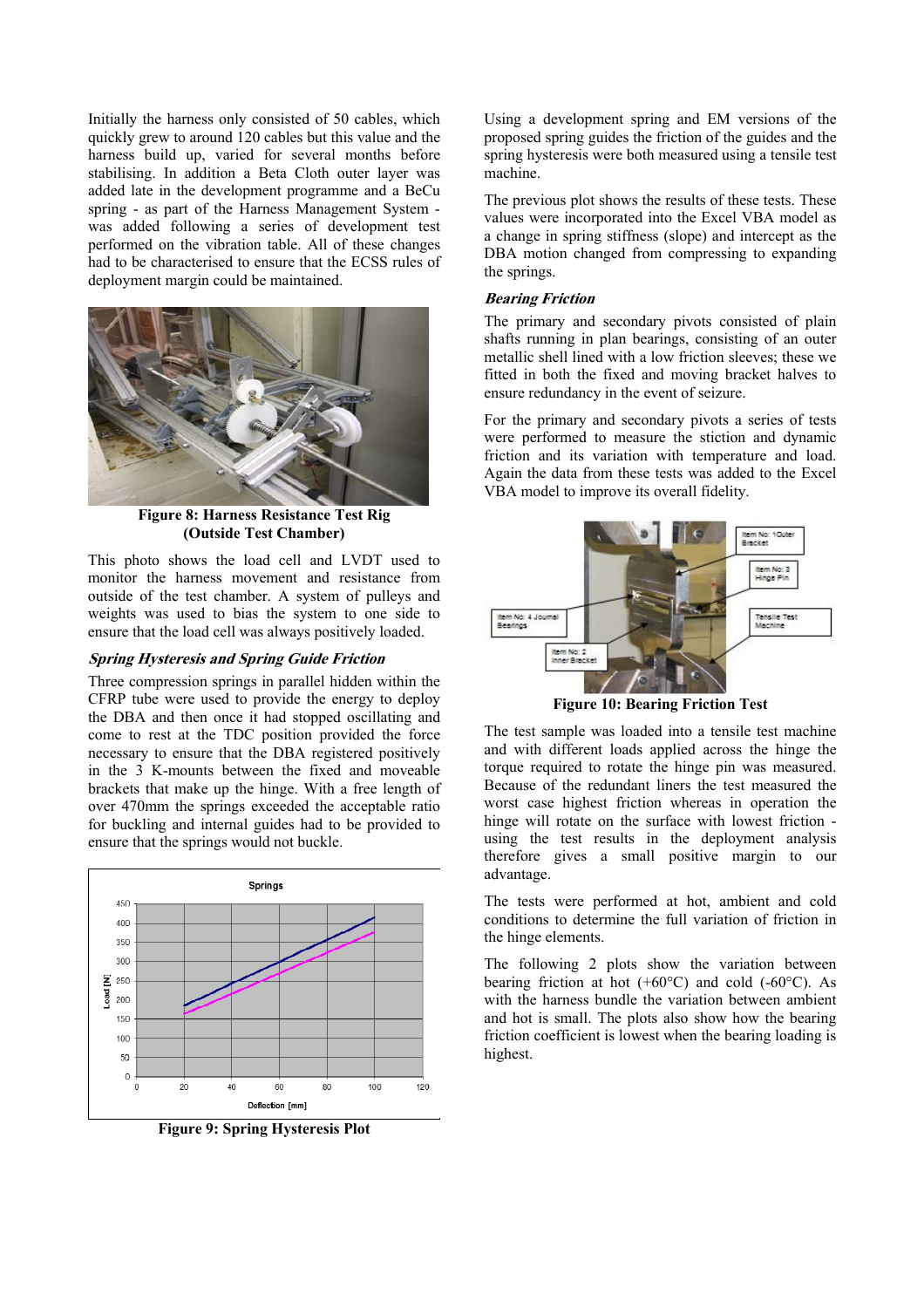

**Figure 11: Bearing Friction (Hot)** 



**Figure 12: Bearing Friction (Cold)** 

This is to our advantage as the harness resistance is lowest when the spring compression/force is at its highest. As the deployment springs are under compression at the TDC position - equivalent to around 480 N (total for 3 springs) - the hinge design does not enter into the region of a rapidly increasing friction coefficient at the start of the plots.

#### **Harness Management System**

With the Boom rotated through approximately 157º when stowed we were presented with a large loop of harness that had to supported during launch to make sure it didn't move into an unacceptable position as a result of the launch vibration. Using the same fixture that we had employed to measure the harness resistance in the thermal chamber we configured the assembly on the vibrator and mocked-up a collection of guides.

The following figure shows the hinge and harness in the stowed configuration. The large loop of harness running from out under one side of the fixed bracket to the first tie down position on the side of the CFRP tube can clearly be seen. Initial tests on the vibrator identified the need for lateral guides to prevent the harness from moving sideways and a 'Harness Guide' - identified in the above figure - was added. The 'Harness Guide' consisted simply of 2 guide fingers, one either side of the harness that prevented it from moving under lateral vibration. The guides can also be seen more clearly in Figure 3 above.



**Figure 13: Harness Routing (Stowed)** 

Tests in the other axes showed that these fingers were not sufficiently long to ensure that the harness remained within their envelope and with restrictions of the available space under the fairing we introduced a cantilever BeCu spring - Harness Support Spring in Figure 13 - that put the harness under tension in the stowed configuration. This was found to be sufficient to ensure that the harness stayed in place during vibration testing.



**Figure 14: Harness Routing (Deployed)** 



**Figure 15: Harness Routing (Overshoot)**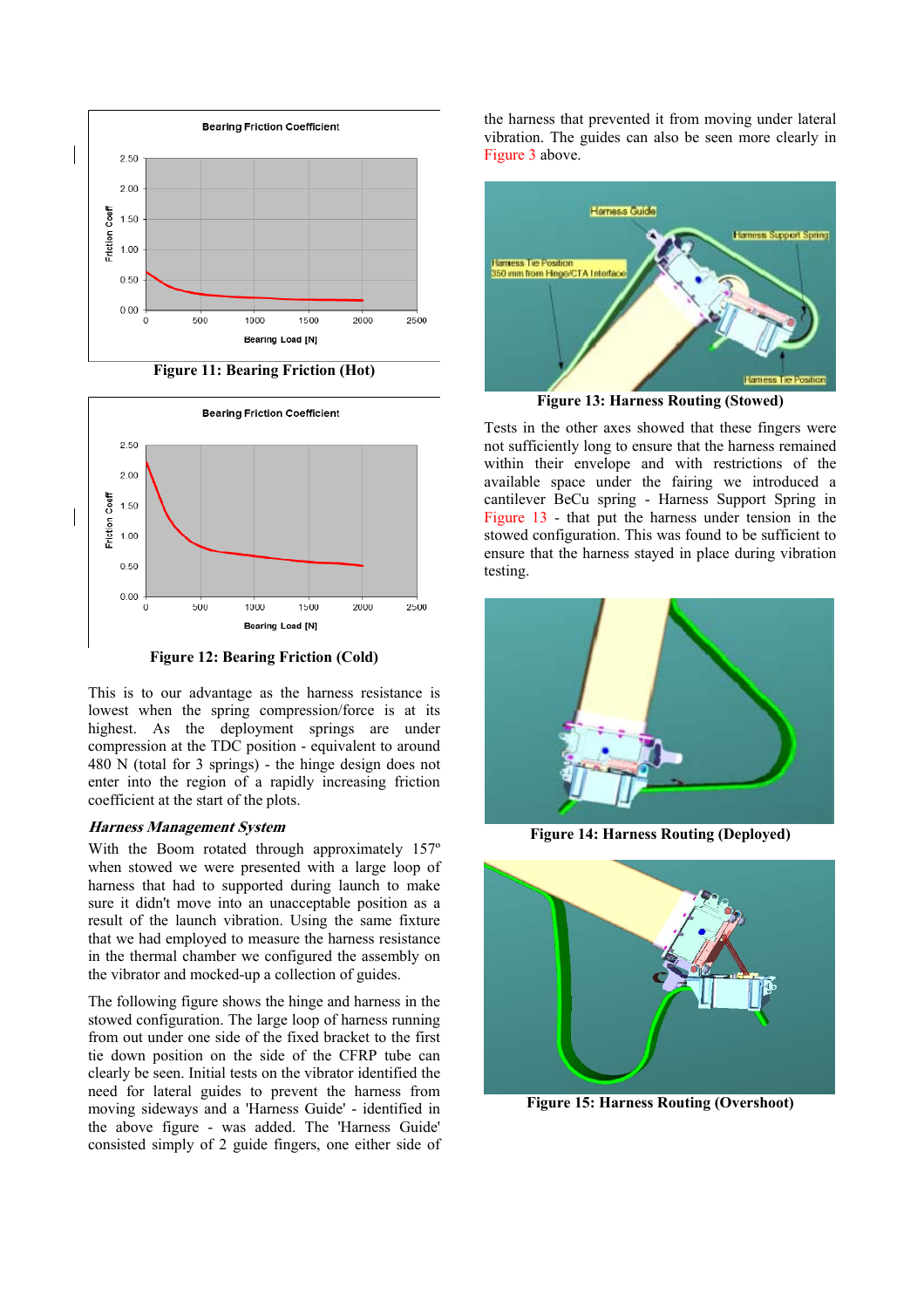A series of deployment tests at full DBA level showed that the spring and guide did not interfere with the deployment of the DBA and the harness exited and entered the guides without damaging the harness.

Because of the addition of the BeCu spring to tension the harness we had to revisit the tests performed in the thermal chamber to determine the impact, if any, on the deployment profile of the hinge.

The BeCu spring force was determined by comparing test results with and without the spring.



**Figure 16: BeCu Spring force (Cold)** 



**Figure 17: BeCu Spring force (Hot)** 

Data was only computed for the first part of the deployment sequence as the spring plays no part once the DBA is past TDC.

# **Kinematic Mounts**

The Titanium K-mounts were originally coated with Apticote 450, but this was found not to be robust enough to survive numerous deployments and was eventually replaced with Keronite. Through a series of trials this was found capable of surviving around 10 deployment cycles. Since ECSS requires factorising ground cycles by 4 and in orbit by 10 this removes any possibility of ground testing. Therefore, instead of looking for a better coating it was decided to replace the concerned parts after final ground testing by new parts so that the applied factor of 10 related solely to the single in-orbit deployment.

## **4. QUALIFICATION/FLIGHT PROGRAMME**

The DBA underwent a full qualification programme including a life test consisting of 74 deployments plus an additional 65 deployments for the K-Mount surface coating. The qualification vibration test was particularly difficult as the 4.3m long DBA required an equally long test rig which had to be very deep to achieve the necessary stiffness. The resultant test set-up was at the limit of the vibrator capacity preventing us from performing a random level vibration and instead relying upon the sine and quasi-static vibration to qualify the DBA for the launch vibration.

Because of the size of the overall DBA thermal qualification testing was broken down and the Hinge, CFRP tube and HDRMs were all qualified individually at the required temperatures.

Post life test the QM hinge was dismantled and visually inspected and found to be in very good condition overall. During this inspection it was noted that there was evidence of contact between the pin of the primary axis and the housing in an area where there wasn't a plain bearing lining the bore. This was traced to an underestimation of the load applied to the pin and hence the amount of deflection that was occurring. The DBA had performed nominally throughout all the life test deployments and there was no evidence of degraded performance. This was due to the redundant design of the hinge where bearing liners were provided in all elements of the hinge, so that should any part of the hinge seize then it would still be free to rotate within the unaffected part of the hinge. Nevertheless a modification was performed on the flight hinges to remove the problem.



**Figure 18: QM Post Life Test Inspection**